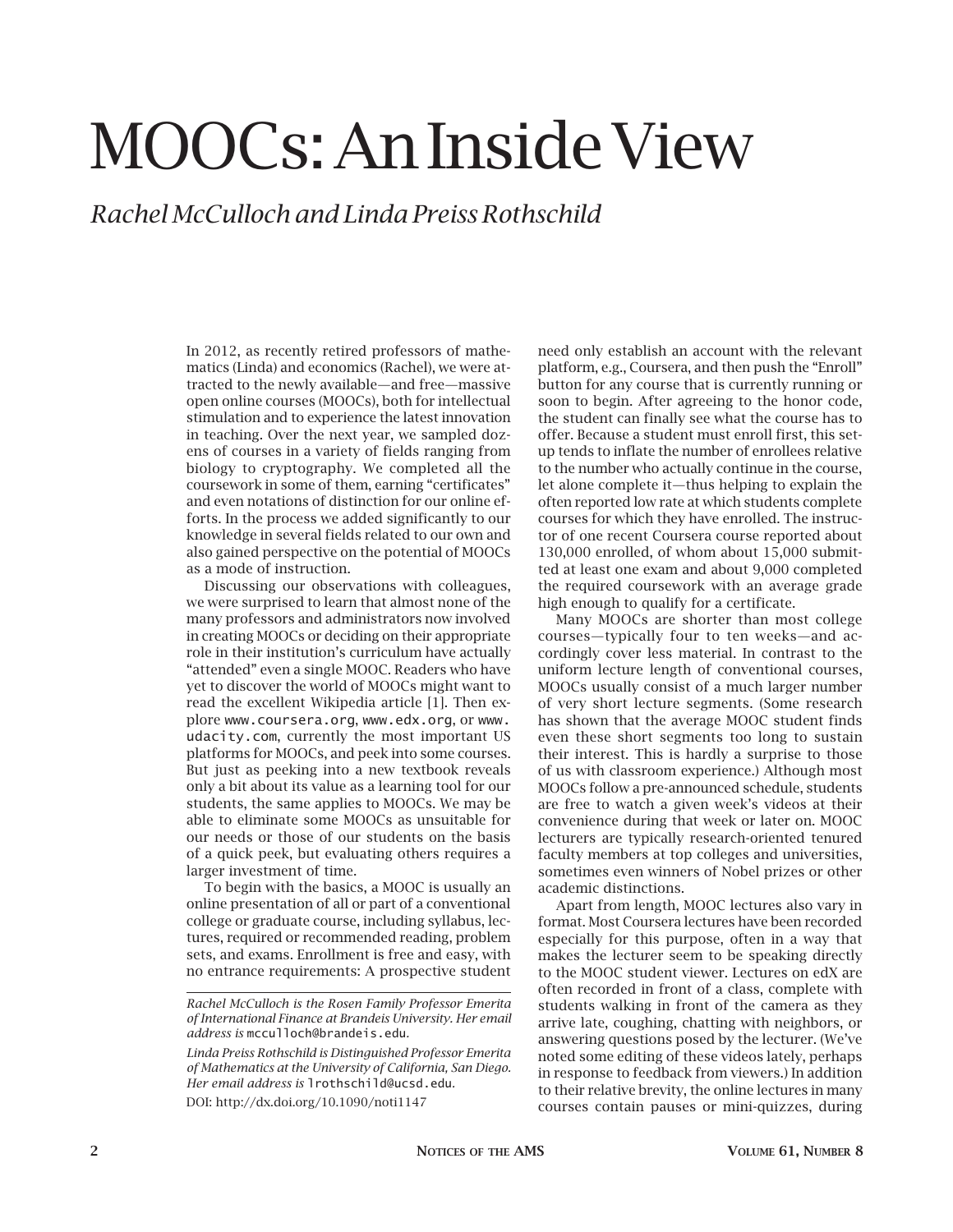which the student has an opportunity to apply the most recent material and check for comprehension before proceeding further. Among the courses we have sampled, each week included a computergraded homework assignment. Some courses also had peer-graded assignments. And courses often have one or more exams, again computer-graded. A final feature common to all the MOOCs we sampled is an online forum, which allows students to ask questions, answer questions posed by others, or simply to comment on their experience.

# Examples of "Successful" MOOCs

It is obvious to any experienced teacher that students learn in different ways. For concreteness, we describe here three of our more satisfying adventures in online learning, i.e., MOOCs that were successful for us. (As the small print in advertising for diet aids often cautions, your results may vary.) In the accompanying box, we suggest several other MOOCs that are likely to be of particular interest to mathematicians.

The first, "Financial Accounting," was created by Brian Bushee, a professor at the University of Pennsylvania's Wharton School. This sounded like a boring topic to one of us (the mathematician), but the economist argued that the subject is important in really understanding how corporations (and hence the world) actually operate. The mathematician grudgingly agreed to give it a try—and is glad she did. We already had Coursera accounts from previous courses, so we each logged in and pushed the "Enroll" button, one of us in San Diego and the other in Boston.

The course is noteworthy for several reasons. First, it turned out to be the best course we took, in our view a model of excellence in MOOC education. Second, financial accounting is a standard first-year M.B.A. course, and one of four first-year courses now being offered by Wharton as MOOCs. Third, the course, whether as a MOOC or in a classroom format, has no prerequisite beyond basic arithmetic, not even knowledge of Excel or basic programming. From the forum we knew that some enrolled students had studied accounting in the past and wanted to improve their knowledge, but most were new to the subject. Students lived in many different countries and represented a broad range of ages and prior educational attainments. We were far from the only retirees or Ph.D.'s, but many of our fellow students were undergraduates or even high schoolers in other countries, eager to sample elite US higher education in a physically and financially accessible form. Fourth, the course was indeed massive, with an enrollment of 130,290. Finally, the instructor provided extensive data and observations at the end of the course, so we knew more about this course than any other in which we had enrolled.



Figure 1. Screenshot from Brian Bushee's "Financial Accounting."

According to Bushee, who is a chaired professor of accounting and has received a variety of awards for excellence in teaching, his MOOC is closely modeled on the M.B.A. course he teaches at Wharton. Probably the most important difference is that the classroom version includes discussion of various cases (case analysis is a staple of M.B.A. education). The course ran for ten weeks and actually covered more material than the standard first M.B.A. course in accounting. Each week's topic was covered in up to eight well-organized video segments, as much as three hours in total. The last part of each week's offering applied the most recent material to the financial reports of an actual US company, 3M. The videos were created for the MOOC and show Bushee in his office rather than in a classroom. Students could also download the slides from each lecture or the full transcript—particularly valuable for students whose first language is not English.

There were nine homework assignments and two exams. These were in multiple-choice format but far from easy (at least for us), even though two tries were allowed on each assignment, and three tries on each exam. A very helpful feature was that the machine grading included explanations of the correct answers.

Students could use the online forum to raise and answer questions about the course material—the forum received an amazing 15,694 posts over ten weeks. Although Bushee noted in a "goodbye video" that most student questions to the forum were answered correctly by other students, this course was unusual in the degree to which Bushee himself replied to queries from the class. In other MOOCs, questions were answered more often by teaching assistants or, in many cases, no one except other students. But since both of us were enrolled in the course, we had a second way to interact. Our "bicoastal study group" of two met frequently on Skype to ponder some of the tricky questions on the homework assignments. This was especially important in a subject (like accounting or math) where each topic builds on prior material.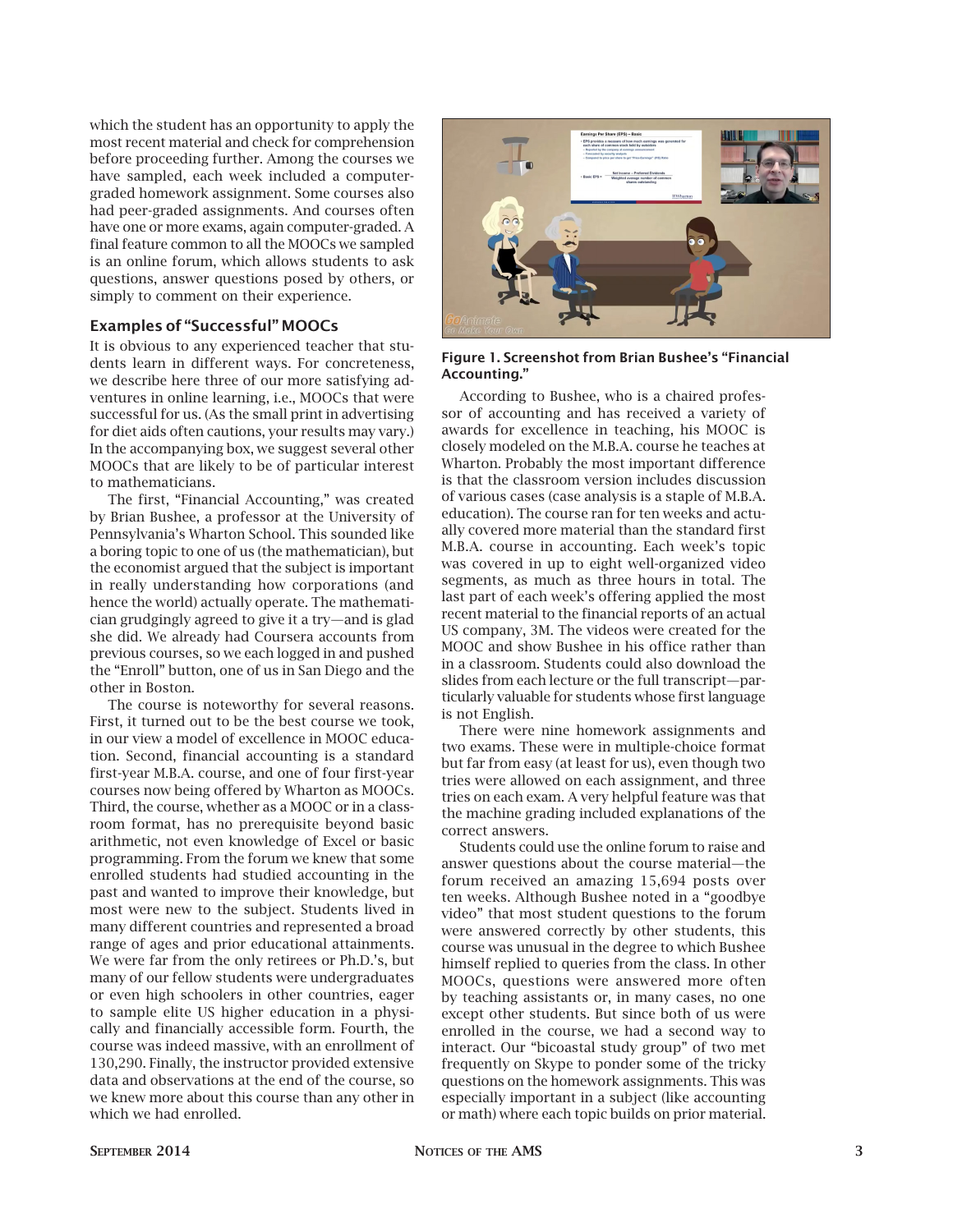From our own experience in studying an unfamiliar subject, we appreciated that MOOCs are unlikely to be successful for the typical student unless supplemented by a nonmassive way for students to interact with each other and with someone (a professor or teaching assistant) willing and able to provide expert assistance.

One unique feature of this MOOC deserves mention. In lecturing to our own classes, we often raise questions that (we think, based on past experience) may be in the minds of students, and then provide answers. In "Financial Accounting," Professor Bushee created cartoon virtual students who raised questions for him to answer and who also provided some comic relief to enliven what might otherwise have been a very dry presentation.

As academics, we were especially entertained by comments from a virtual dean who worried about alumni reaction to some critical remarks from Bushee about firms' deceptive accounting practices.

A second MOOC on Coursera turned out to be a convenient way for a pure mathematician to learn a bit about machine learning, a heavily mathematical method in computer science that is now influencing our lives, from Netflix video recommendations

AUGUST 13, 2013 Online Course Statement of Accomplishment LINDA ROTHSCHILD HAS SUCCESSFULLY COMPLETED A FREE ONLINE OFFERING OF THE FOLLOWING COURSE PROVIDED BY STANFORD UNIVERSITY THROUGH COURSERA INC. **Machine Learning** the course, students were required to watch lectures, review questions and complete programming assignments. John N

Congratulations! You have successfully completed the online Machine Learning course (ml-class.org). To successfully complete



COMPUTER SCIENCE DEPARTMENT STANFORD UNIVERSITY

PLEAE NOTE: SOME ONLINE COURSES MAY DRAW ON MATERIAL FROM COURSES TAUGHT ON CAMPUS BUT THEY ARE NOT EQUIVALENT TO<br>ON-CAMPUS COURSES. THIS STATEMENT DOES NOT AFFIRM THAT THIS STUDENT WAS ENROLLED AS A STUDENT AT STANFORD UN

Figure 2. Linda's certificate from "Machine Learning."

to self-driving cars. One of us (Linda) pushed the "Enroll" button for the course given by Andrew Ng, a Stanford computer science professor and one of the two founders of Coursera. The topics combined theory and practice, complete with an excellent introduction to Matlab and its open-source alternative, Octave. In the first week students learned the difference between supervised and unsupervised learning, and the course quickly got into mathematical methods. The weekly assignments included both multiple-choice quizzes on the lecture material and short programming assignments. Of course students could skip the included review of linear algebra, but Linda gained a new respect for matrices as convenient placeholders for manipulation of data. This MOOC provided an excellent ratio of knowledge gained to hours spent, as well as a handsome certificate!

# MOOCs for Mathematicians

For mathematicians interested in expanding their knowledge of subjects using tools from math, there are many other possible MOOCs to consider. For a "nuts and bolts" introduction to practical cryptography, try Coursera's "Cryptography 1" given by Dan Boneh (Stanford). Some programming is required (and it's fun when you finally manage to decode the cipher text), but there is also some interesting basic theory.

Want to know a bit about graph theory and applications to social networks? Try Coursera's "Social and Economic Networks," given by economics professor Matt Jackson (Stanford). That course covers many fascinating topics, including Erdős random networks, game theoretic modeling, and Bayesian learning, as well as special software for network analysis. Networks are currently a hot topic, and edX has now posted their own course, "Networks, Crowds, and Markets," presented by three highly distinguished Cornell professors: theoretical computer scientists Eva Tardos (Fulkerson Prize) and Jon Kleinberg (Nevanlinna Prize), as well as economics professor David Easley. This multidisciplinary course may be less mathematical than others mentioned here, but the promised applications are plentiful.

Udacity's flagship course, "Introduction to Artificial Intelligence" (AI), taught by Peter Norvig (Google) and Udacity co-founder Sebastian Thrun (Stanford), offers lessons in many techniques and their applications to artificial intelligence (robots, anyone?), including a thorough discussion of Bayes' Law with many exercises. Unlike courses at Coursera and edX (and some later courses at Udacity), AI does not run on a set schedule. That is, students can sign up anytime and come back anytime. AI's initial offering by Stanford in 2011 attracted more than 100,000 students from around the world and is often credited with starting the MOOC "revolution."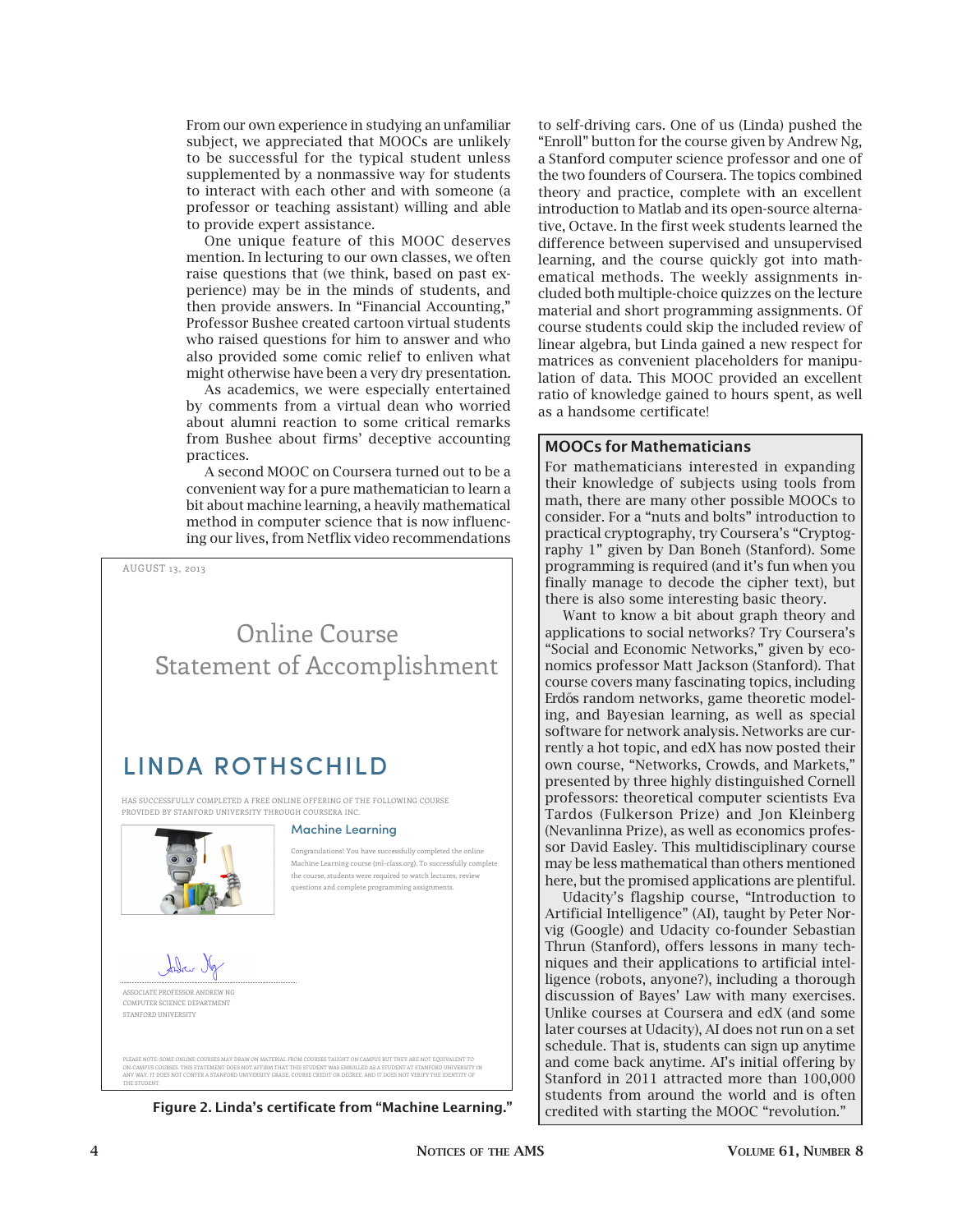How about a course with actual theorems and proofs? Linda tuned into a six-week course on algorithms given by Stanford computer science professor Tim Roughgarden. Corresponding roughly to the first half of a junior-level course for computer science majors, the course introduced some basic algorithms for sorting and searching, with emphasis on estimation of performance time. The weekly multiple-choice quizzes contained clever problems concerning the theory, while the programming assignments required mainly straightforward implementations of the algorithms discussed. For the programming part, students could use any language and were graded on numerical answers rather than on the programs themselves.

"Algorithms" proved very satisfying and relevant for a mathematician who has taught undergraduate courses in probability and applied algebra. Understanding how sophisticated mathematics is used in related areas is certainly helpful in planning lectures that will hold students' interest. Another benefit is in understanding and communicating with colleagues in other departments.

#### Motivation and Evaluation

Could MOOCs play a direct role for students at a college or university? As retired academics, we were certainly not the target audience for the MOOCs in which we enrolled, though we found we had plenty of company from other older students, many with advanced degrees. Some friends wondered whether we would get academic credit for completing such courses. Our response, with plenty of old-fashioned degrees on our CVs: "Credit toward what?" But the potential to earn credit toward a degree, satisfy a prerequisite, or qualify for employment will be a crucial issue in the future role of MOOCs in higher education. We ourselves were motivated mostly by the opportunity to learn something new in a very convenient way at no cost, and also to see how other departments organize their courses. Although we were not interested in credit (we did like getting those nice certificates), the instant feedback from the quizzes, problem sets, and exams was useful in testing our understanding. While some of the "real" students on the MOOCs were mainly motivated by a desire to learn from world-renowned scholars, many others were eager to obtain a recognized credential. The latter students, much like the ones we have encountered in our classrooms, often seemed at least as interested in the course grade as the knowledge gained in the process of obtaining that grade. And, similar to our own students, they used the course forums to compare homework and exam scores, thus gauging how well they were doing relative to peers.

This brings us to the problem of evaluating what has been learned. As professors, we are only too familiar with the issues of evaluation in traditional



Figure 3. Screenshot from Tim Roughgarden's "Algorithms."

courses. In large classes where it is easy to copy short answers from a neighbor's exam, much time and effort are expended to prevent cheating, and the electronic age has added new problems to the old ones. For example, students' cell phones may facilitate unauthorized collaboration during an inclass exam, while small computers or calculators can invert a matrix and evaluate a definite integral. So we often choose to ban all electronics from our exams, but thus limit our ability to evaluate how well students can use some important tools.

As MOOC students, we've experienced various ways to evaluate students' work. The first and simplest is with multiple-choice questions, the effectiveness of which is often in question. (In our experience writing exam questions for GRE subject tests, we learned how hard it is to create a meaningful multiple-choice question.) In courses containing computations, another option is to ask for the final numerical result in a calculation. In our MOOC experience, machine grading sometimes rejected correct answers due to round-off errors. Obviously, human grading is also subject to error. For courses in which students must submit computer programs, MOOCs use software to test the submitted programs. A final and, to our minds, least satisfactory solution used in some MOOCs is peer review, in which each student must grade the work (essays or written explanations) of several other students. Of course it is difficult to evaluate the resulting evaluations, and the incentive for and ability of students to do this well is at best questionable. Imagine a complicated proof produced by a top student being graded by a weak student who barely knows what a proof is.

An informal method by which some MOOC students may seek to distinguish themselves and thereby attract positive attention from instructors even in a huge class is through frequent contributions to the MOOC forum, where they answer other students' questions, provide explanations of subtle points, or post solutions to challenges. Some courses recognize the quality and quantity of forum contributions, and a record of exceptional work may later be used to help a student gain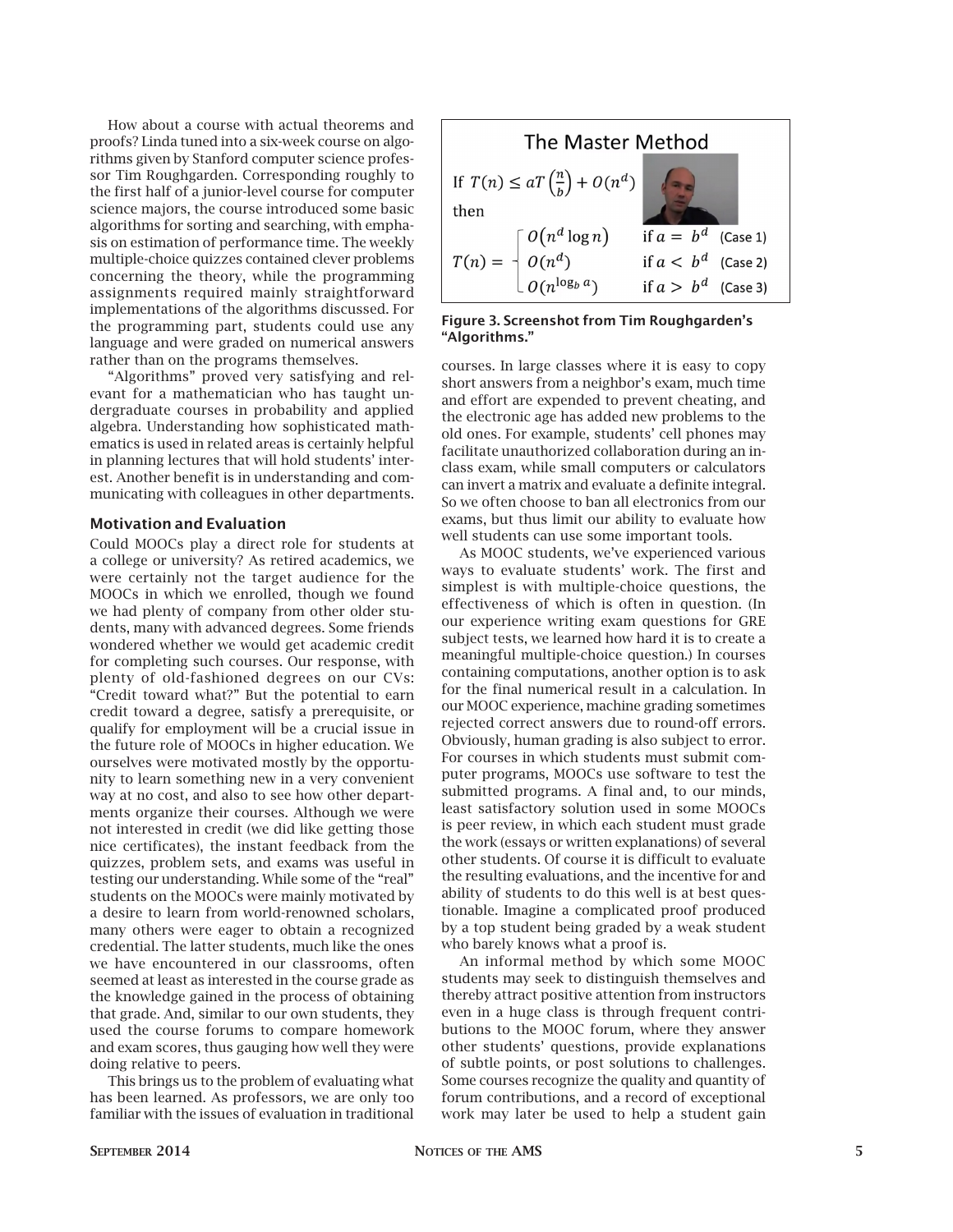entry into a graduate program or be considered for employment.

Regardless of the method by which student work is evaluated, a more basic issue is whose work is being evaluated. The problem is captured succinctly by the caption of Peter Steiner's 1993 cartoon in *The New Yorker*: "On the Internet, nobody knows you're a dog." To separate the dogs from the cats, in 2013 Coursera introduced a system that confirms the identity of the student. According to the announcement of this innovation, a student who opts for the "Signature Track" builds a Signature Profile that links the student's coursework to the student's identity. The profile includes a photo ID and a Signature Phrase, "a biometric profile" of the student's unique typing pattern. Unlike the courses themselves, enrollment in the Signature Track entails a payment for this additional service. A similar identity-verification scheme has also been introduced on edX.

Verifying student identity is a crucial element when coursework can be submitted for academic credit. In 2013, the American Council on Education (ACE) approved five Coursera courses taken on the Signature Track for academic credit, including three math courses. Students would submit their exams through an online monitoring service called ProctorU. However, it is still up to individual colleges to decide whether to accept these courses for credit or even as satisfying the prerequisite for a higher-level course. In recent years, many colleges have backed away from accepting the Educational Testing Service's Advanced Placement exam results for credit. But similar to APs, Coursera course results may be accepted to satisfy the prerequisites for higher-level courses.

## MOOCs for Math?

Any discussion of the potential for online learning specifically geared to math needs to begin with the Khan Academy, which describes itself as a "not-forprofit with the goal of changing education for the better by providing a free world-class education for anyone anywhere." It began in 2004 as the modest effort of Salman Khan to assist a young relative who needed help with math. The success of this distinctly nonmassive operation soon generated unmanageable demand from additional relatives and their friends. To extend his services to a much larger audience, Khan began to create very short YouTube tutorials on specific topics (primarily staples of middle-school and high-school math, such as converting fractions to decimals or finding square roots) for which students most often requested help. By now, almost all of these mathhelp videos have racked up hundreds of thousands of views—probably by math-challenged parents as well as their children—and in some cases more than a million. With financial support from foundations and individual donors, the Khan Academy

has been able to expand its staff as well as its subject coverage, though it is still far from achieving its goal of providing world-class education across a broad spectrum of subjects, and the treatment is still mainly geared to secondary school students. And some members of the mathematical community are less than enthusiastic about the Khan Academy math videos, believing that they do not promote real understanding.

It's noteworthy that Khan himself is not a mathematician and previously had no classroom teaching experience in the subject. He did earn a bachelor's degree in math at MIT, but his graduate work was in engineering and computer science; he also earned an M.B.A. at Harvard. Most members of the Khan Academy staff likewise have credentials in computer science rather than math. In this respect the Khan Academy effort is representative of what has happened so far with mathematics MOOCs. At this point only a few math-related MOOCs have been created by members of math departments. Among the few is the successful calculus MOOC created by Robert Ghrist (University of Pennsylvania). Ghrist says he was motivated by the opportunity to present the subject from his own point of view [2]. Likewise, Petra Bonfert-Taylor (Wesleyan) created a course in complex analysis, one of the few upper-level math courses currently offered as a MOOC. Rather than replicating a typical undergraduate course on complex analysis, she minimized course prerequisites and decided to forgo full rigor in order to "spark a lasting interest and curiosity in a beautiful corner of mathematics" [3].

One MOOC entrepreneur told us that many mathematicians react negatively to the idea of creating an online course in their subject. The reason is not clear. Do mathematicians lack the ego to be thrilled by the prospect of reaching 50,000 students in a single class? Or even 10,000? Would higher-level math MOOCs suffer because prerequisites or "mathematical maturity" are required for success? One of Linda's UCSD colleagues suggested that mathematics is too hard to be taught in a MOOC since students have no way to ask questions during the lectures. A similar sentiment was expressed in the "Musings" article by Harvey Diamond [3]. Could this disadvantage be offset by the opportunity for students to replay parts of MOOC lectures or overcome by having a live TA to ask?

In [4] AMS president Eric Friedlander expressed his skepticism about the introduction of MOOCs: "Who knows how that's going to influence mathematics teaching? Maybe one professor who normally teaches computer science will instead teach 500,000 students first-year calculus through a MOOC. Students don't learn that way, and we mathematicians have to say so." We find it interesting that Friedlander assumes the creator of a massive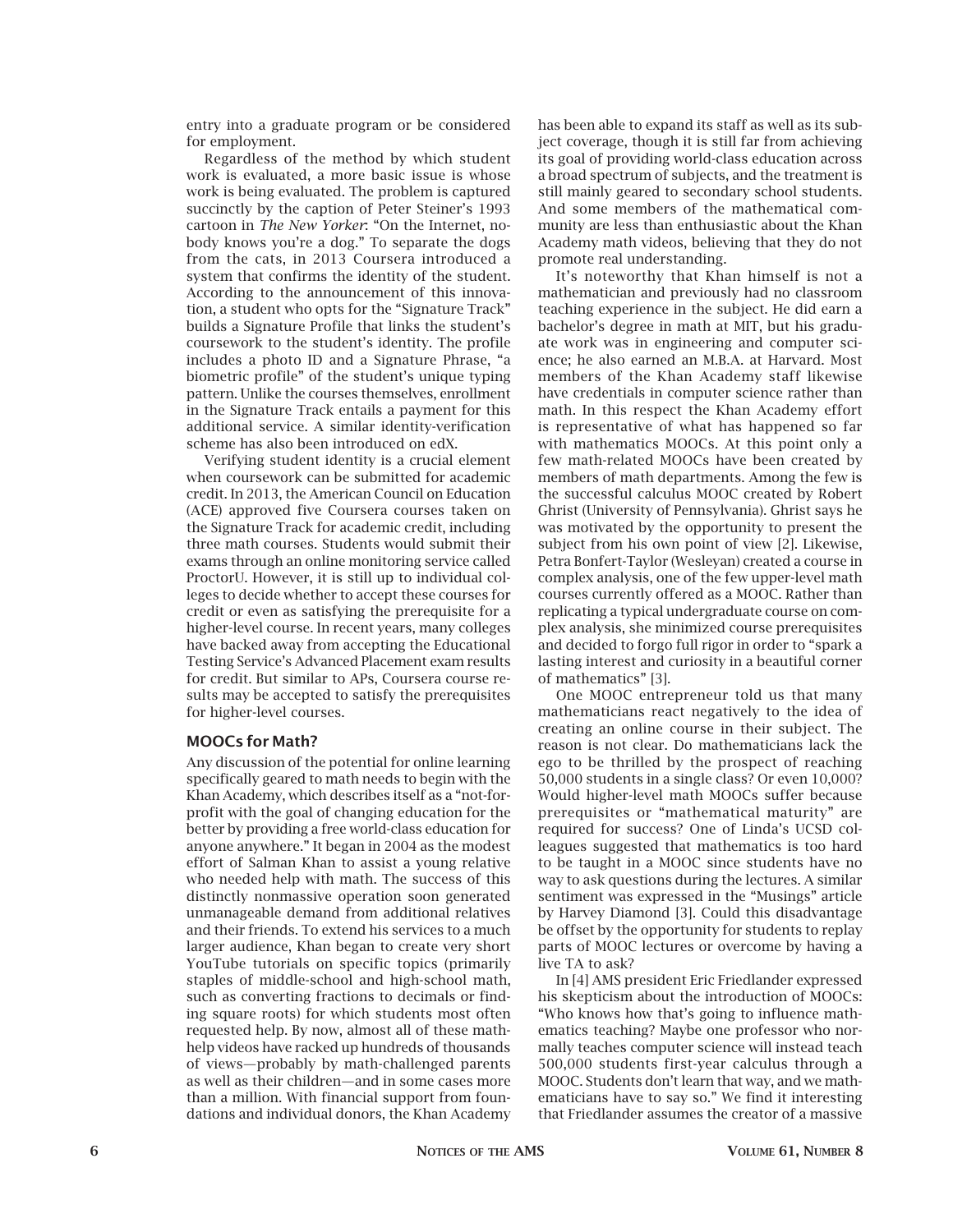calculus course would be a computer scientist rather than a mathematician. We are less certain than Friedlander about how students learn—surely they vary in how they learn—and we conjecture that MOOCs might be a tool that will help at least some students, whether in conjunction with a traditional course or as a substitute for it.

# How Should Math Departments Respond?

How should mathematics departments respond to the challenge posed by this new mode of teaching? As Friedlander's comment implies, mathematicians can't simply ignore MOOCs. What would happen if other departments, e.g., engineering and computer science, are able to prove that they can teach basic courses like calculus, differential equations, and linear algebra more effectively (and efficiently) using MOOCs? How about discrete math and probability?

So far the total MOOC experience for ordinary students in universities has been mixed. MOOCs created by Udacity for San Jose State University to teach remedial math courses and elementary statistics produced a low pass rate [5]. The issue of evaluation, discussed previously, need not be a deal breaker for MOOCs in mathematics, since exams could be written, proctored, and graded by humans, as they are now. However, the real problem may be that most students do not have the discipline and aptitude to go through a difficult course on their own without significant live human intervention. Udacity has subsequently entered into an agreement with Georgia Tech to create a fully accredited online M.S. in Computer Science. The new program will provide enrolled students with additional services, including individual coaching. Students will pay \$7,000, a fraction of the cost of the on-campus version of the degree, but will follow the same curriculum and receive the same degree as students in the traditional program. The courses themselves (minus the individual coaching) will be MOOCs, open to any interested student at no charge.

The idea of a flipped class, where students follow MOOC video lectures and take quizzes outside of class and discuss problems and questions in class, has been proposed and tried at a small number of institutions. A Yale math instructor [6] reported success in using a Coursera MOOC in an integral calculus class. Do math faculty really want to teach basic topics such as the techniques of integration over and over? Could it be better to have students watch a few lectures, replay where necessary, and then work on some problems in class? Already some students taking calculus in regular lecture classes report that they are watching "the guy from Penn" to see how he does it. MOOCs may also allow talented students to complete basic courses more speedily instead of being held back by their weaker classmates.

We all know that different mathematicians have different talents: some are problem solvers, some see hidden structures, some are quick to follow an argument or trend. (Of course there are those few who do it all better than anyone else!) It's likely that math students also have different kinds of mathematical talent, and the opportunity to experience a variety of different teaching methods, including (but not exclusively) MOOCs, might enable some to experience greater success than in standard classes, whatever their size.

### What MOOCs Can't Do

Many successful "products" of higher education credit a particular teacher for motivation, inspiration, or advice that helped them find the right path to achieving their goals, or perhaps even in determining what their goals might be. It is hard to believe that MOOCs can ever replace those personal encouraging words from professors who praise some students and urge others to think more. Can a MOOC write a letter of recommendation or give career advice? Sadly, today it is not mainly MOOCs but steadily increasing class size and increased use of adjunct faculty that threaten the student-teacher relationship that adds so much value to education.

Even where MOOCs are used simply to fill holes in a student's preparation, problems can arise (as in the San Jose State offerings of remedial math courses). When students are stuck, where can they find the help they need? Last year, Rachel taught a microeconomics course with a calculus prerequisite for entering students in a master's degree program. Students lacking the necessary preparation in calculus had been instructed to complete an online (non-MOOC) calculus course prior to the start of the micro course. But many of these students, all graduates of good colleges and universities in majors like political science or romance languages, got stalled in their efforts and did not complete the calculus course. With no one to ask for help when they got stuck, they were unable to move forward. As Linda's UCSD colleague emphasized, math is hard and students must be able to ask questions. In a MOOC, some questions can be answered via the online forum, but this is a pale substitute for the personal help that is (at least ideally) available to campus students. Can personal help be provided remotely? It will be interesting to see the results of Georgia Tech's approach, which pairs MOOCs with individual coaching.

Finally, what about the learning that comes from interaction among students? Can the online forum in a MOOC with students all around the globe replace the intellectual excitement of inperson discussions with fellow students? Here it is worthwhile to distinguish students by age and situation. An increasing proportion of today's students, both on campus and online, are